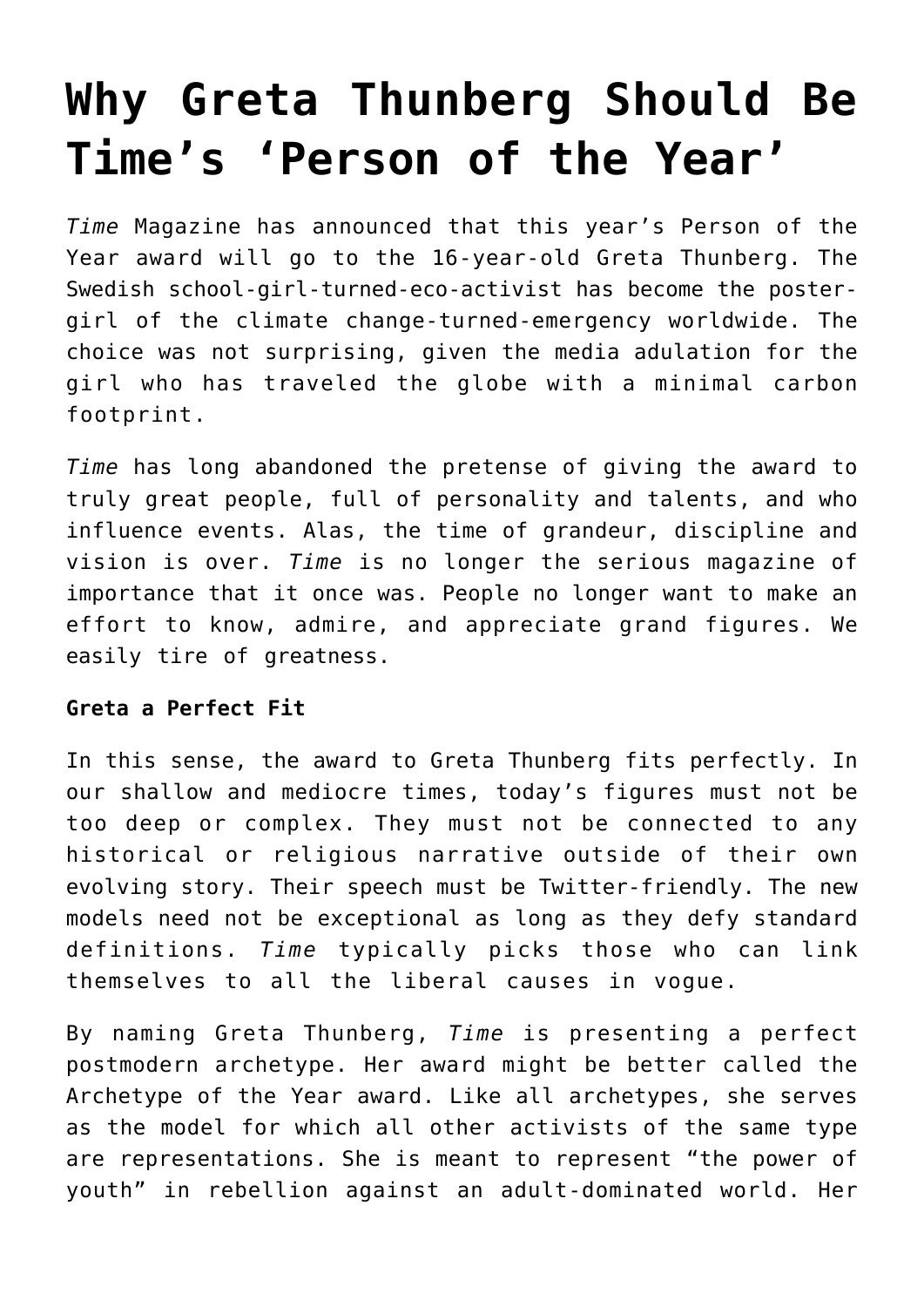story expresses well postmodernity's rejection of Western Christian civilization.

*Time's* choice makes more sense when we consider that agendas progress more with archetypes than party platforms. If a movement can find an archetypal person who can embody its platform principles, it will advance much more quickly. If the media can propagate a perfect archetype, they can make a cause universal.

Thus, Greta Thunberg is the personification of all the ecomovement could want and more. As a child, she can lay claim to represent the future. She does not play the role of leader but assumes the much more important mantle of symbol. In so doing, she need not present concrete proposals but only make impossible demands.

#### **What She Is Not**

She presents a new human type to act on a world stage that will be stripped of leaders and thinkers. She stands out much more for what she is not than what she is.

Thus, Ms. Thunberg is not a deep thinker or an articulator. She is nothing more than a symbol. Hers is a fatalistic world of gloom and doom of either-or alternatives. She accepts no other explanations beyond the coming human extinction scenario, and, like a broken record, she repeats it over and over again.

She is not given to tact, subtlety, or diplomacy. Instead, she demands vague and urgent action without specifics. Her message is cold, brutal, and unpoetic. She will talk about the hopes of youth and the instability of ecosystems without transitions. Her discourse uses direct, simplistic terms that address her anger, rage, frustration, and desperation.

She has no fondness for anything since she is the ultimate expression of anti-consumerism. She dresses in plain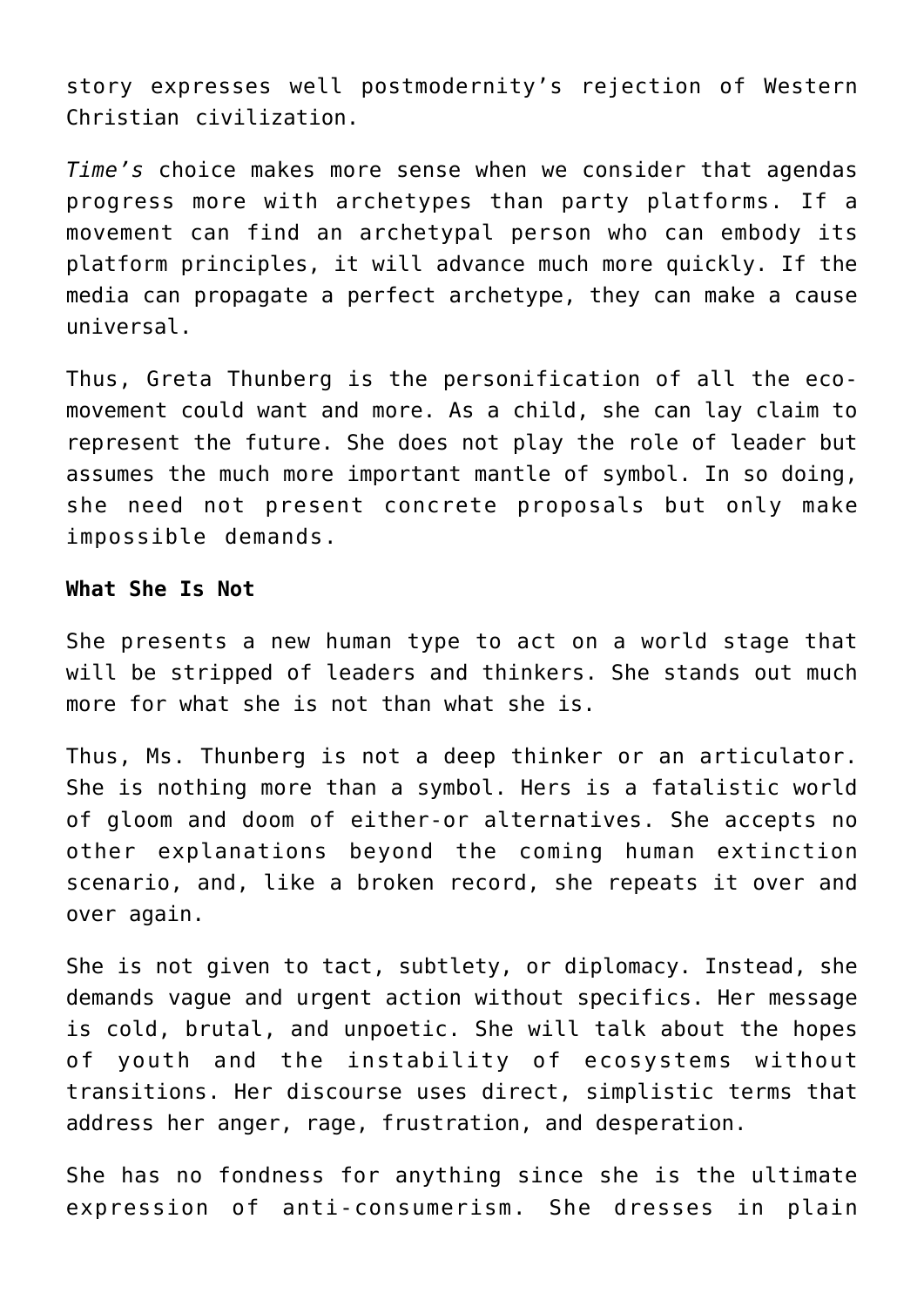expressionless clothes without adornments or jewelry. Everything surrounding her life is likewise plain and unassuming. It is a joyless world that does not admit an appreciation of man-made beauty or progress. A coldness permeates her world, filling it with sadness.

#### **Mystery and Mysticism**

There is also an element of mystery and mysticism in her presentation. Unfortunately, she suffers from Asperger's Syndrome, which impairs her emotional expression, making it cold, mysterious, and disconnected. Thus, everything about her tragically defies the standard definition of what might be expected of this child seemingly without a childhood.

Like all who embrace the ecological cause, Ms. Thunberg claims to have a spiritual connection with the earth from which we might draw energies. She takes up the cause of the indigenous peoples who she holds up as models of eco-friendly populations.

As *Time* notes, she is a 16-year-old that appears to be twelve in her short five-foot-tall body. *Time*'s cover picture reinforces a mystical overtone by presenting an almost elfin figure staring out into the vast expanses of waves crashing into a rocky beach.

The media have been quick to capitalize on ascribing to her mystical persona special powers, not unlike that of a prophetess or oracle. However, the school truant from Sweden has only become a sensation due to the enabling power of adults who have opened every door from the Vatican to the United Nations. It is no coincidence that every liberal cause, from feminism to indigenous rights to gun control, can identify with Ms. Thunberg.

### **Advancing the Liberal Cause**

If the object of *Time*'s Person of the Year award is to